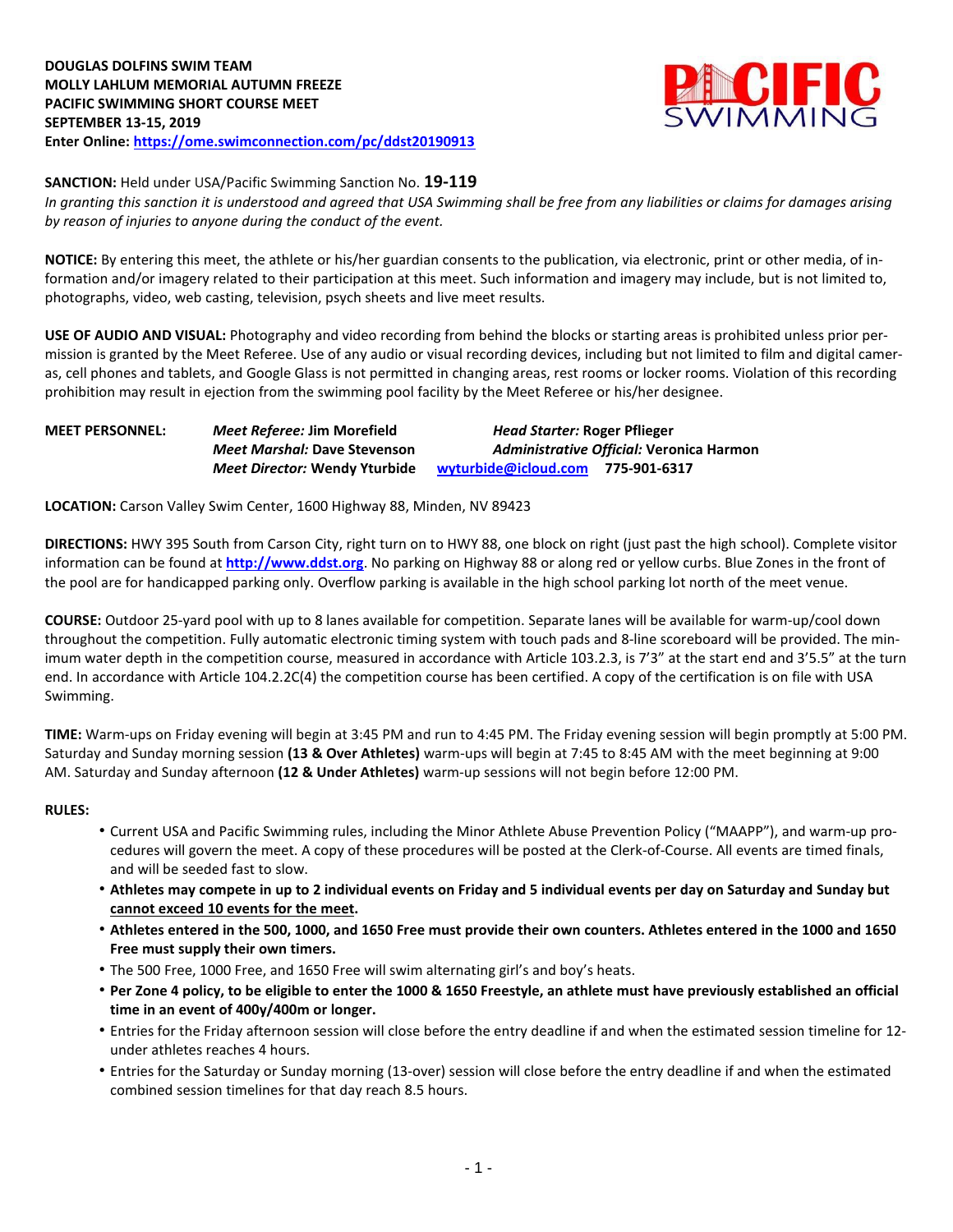- Entries for the Saturday or Sunday afternoon (12-under) session will close before the entry deadline if and when the estimated session timeline reaches 4 hours, or when the combined session timelines for that day reach 8.5 hours, whichever occurs first.
- If local conditions warrant it the Meet Referee, with the concurrence of the Meet Director, may require a mandatory scratch down. Immediate cash refunds will be made for any mandatory scratches.
- . All coaches and deck officials must wear their valid USA Swimming membership cards in a visible manner at all times while on deck. All coaches are required to sign in and present their valid 2019 or 2020 registration before coaching athletes at the meet. Except for coaches accompanying athletes participating under the provisions of 202.8 or USA Swimming's "open border" policy, all persons acting in any coaching capacity must show proof of current USA Swimming coach membership.

**UNACCOMPANIED ATHLETES:** Any USA Swimming athlete-member competing at the meet must be accompanied by a USA Swimming member-coach for the purposes of athlete supervision during warm-up, competition and warm-down. If a coach-member of the athlete's USA Swimming Club does not attend the meet to serve in said supervisory capacity, it is the responsibility of the athlete or the athlete's legal guardian to arrange for supervision by a USA Swimming member-coach. The Meet Director or Meet Referee may assist the athlete in making arrangements for such supervision; however, it is recommended that such arrangements be made in advance of the meet by the athlete's USA Swimming Club Member-Coach.

**RACING STARTS:** Athletes must be certified by a USA Swimming member-coach as being proficient in performing a racing start, or must start the race in the water without the use of the backstroke ledge. It is the responsibility of the athlete or the athlete's legal guardian to ensure compliance with this requirement.

### RESTRICTIONS: The following restrictions apply to all areas of the meet venue, including the pool deck, locker rooms, spectator seat**ing or standing areas, and all areas used by athletes, during the meet and during warm-up periods.**

- No smoking, "vaping," or use of other tobacco products.
- No sale and/or use of alcoholic beverages, or recognition of alcoholic sponsors.
- No glass containers.
- No propane heaters except for snack bar/meet operations.
- No animals except for physician certified "service assistance" animals. Please show certification when asked by meet Officials or marshals.
- Deck changes are prohibited. There are gender neutral bathrooms available inside the meet venue.
- All shelters must be properly secured at all times, or may be removed by meet management.
- Destructive devices, to include but not limited to, explosive devices and equipment, firearms (open or concealed), fireworks of any kind, blades, knives, mace, stun guns and blunt objects are strictly prohibited in the swimming facility and its surrounding areas. If observed, the Meet Referee or his/her designee may ask that these devices be stored safely away from the public or removed from the facility. Noncompliance may result in the reporting to law enforcement authorities and ejection from the facility. Law enforcement officers (LEO) are exempt per applicable laws.
- Operation of a drone, or any other flying apparatus, is prohibited over the venue (pools, athlete/coach areas, spectator areas and open ceiling locker rooms) any time athletes, coaches, officials and/or spectators are present.

#### **ELIGIBILITY:**

- Athletes must be current members of USA Swimming and enter their name and registration number as they are shown in their membership registration. If this is not done, it may be difficult to match the athlete with the registration and times database. The meet host will check all athlete registrations against the SWIMS database and if not found to be registered, the Meet Director shall accept the registration at the meet (a \$10 surcharge will be added to the regular registration fee). Duplicate registrations will be refunded by mail.
- Entries with **"NO TIME" will be ACCEPTED (Potential exception: 1000 and 1650 Freestyles. See Rules).**
- Disabled athletes are welcome to attend this meet and should contact the Meet Director or Meet Referee regarding any special accommodations on entry times and seeding per Pacific Swimming policy.
- Athletes 19 years of age and over may swim with the oldest age group of an event, but will not score points or receive awards.
- The athlete's age will be the age of the athlete on the first day of the meet.

**ENTRY TIMES:** Entries must be submitted using the athlete's best short course yards time for each event. All entry times must be submitted in yards.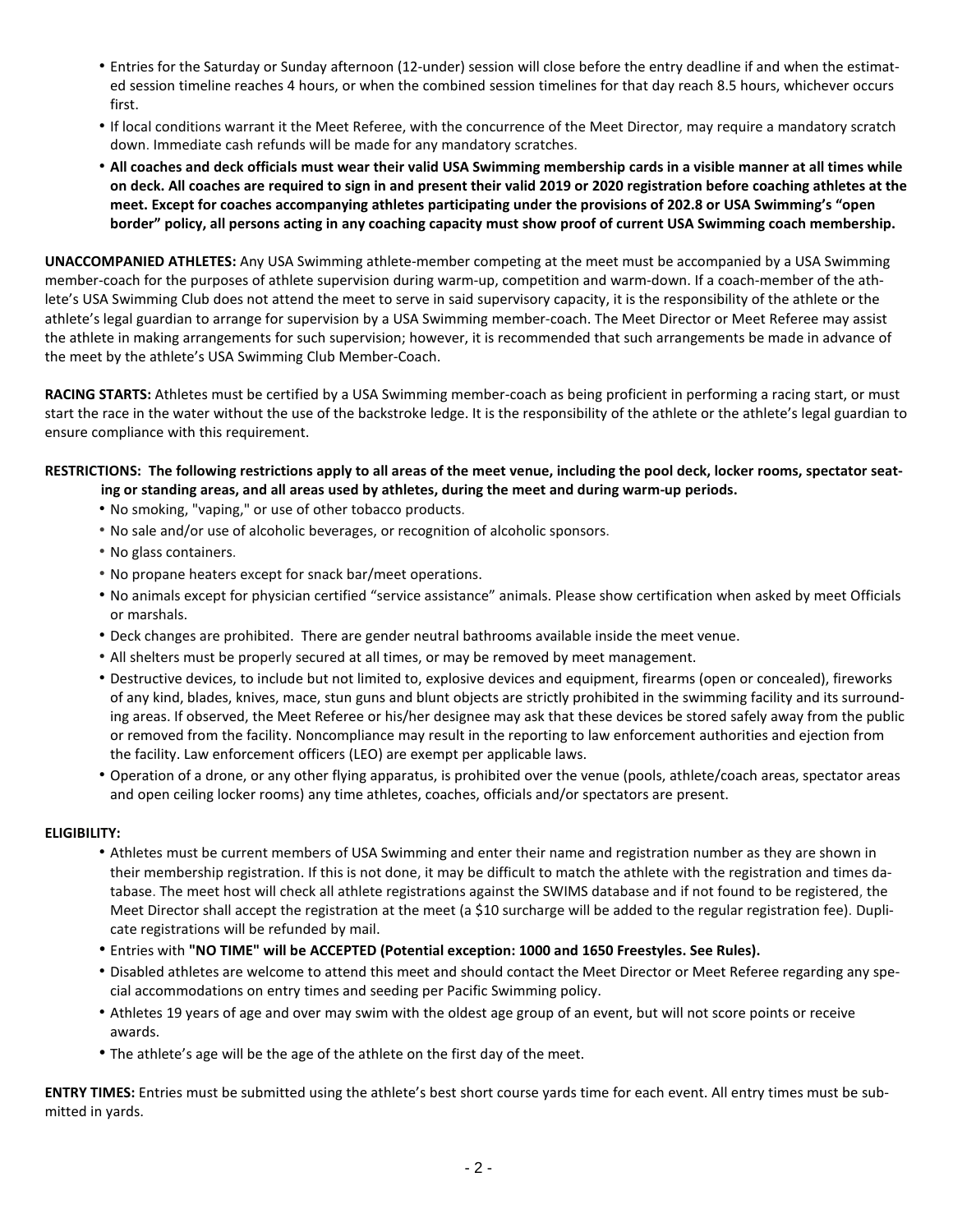**ENTRY FEES:** \$4.00 per event plus a \$9.00 participation fee per athlete. Entries will be rejected if payment is not sent at time of request. NO REFUNDS will be given except in the case of a mandatory scratch-down.

**ENTRY DEADLINES:** Entries for each session will close by the applicable deadline listed below, **or when a session becomes full and is closed early per the rules section above, whichever is first.** NO LATE ENTRIES WILL BE ACCEPTED. NO DECK ENTRIES OR ENTRY CHANGES WILL BE ALLOWED. Check **<https://ome.swimconnection.com/pc/ddst20190913>** for session open or closed status.

**ONLINE ENTRIES:** To enter online go to **<https://ome.swimconnection.com/pc/ddst20190913>** to receive an immediate entry confirmation. **Bring this email to the meet as proof of entry.** This method requires payment by credit card. Swim Connection, LLC charges a processing fee in addition to the Entry Fees. If you do not wish to pay the processing fee, enter the meet using a mail entry. **Entering online** is a convenience, is completely voluntary, and is in no way required or expected of an athlete by Pacific Swimming. Online entries will not be accepted after 11:59 PM Wednesday, **September 4, 2019.**

**TEAMUNIFY ENTRIES:** Any entries submitted via TeamUnify must be committed, approved and synchronized with the host no later than 11:59 PM Wednesday, September 4, 2019. Entries that are not committed, approved and synchronized in TeamUnify are incomplete and shall not be accepted after a session closes.

**MAILED OR HAND DELIVERED ENTRIES**: Entries must be on the attached consolidated entry form. Forms must be filled out completely and printed clearly with athletes best time. Entries must be postmarked no later than **11:59 pm Saturday, August 31, 2019** or hand delivered to a DDST coach no later than 6:00 PM, Wednesday, September 4, 2019. Requests for confirmation of receipt of entries should include a self-addressed envelope.

#### **Make check payable to**: **DDST or Douglas Dolfins Swim Team**

| <b>Mail entries to:</b> Douglas Dolfins Swim Team | <b>Hand deliver entries to:</b> Douglas Dolfins Coach |                           |
|---------------------------------------------------|-------------------------------------------------------|---------------------------|
| Attn: Meet Director                               |                                                       | Carson Valley Swim Center |
| 963 Topsy Lane, Ste. 306-166                      |                                                       | 1600 Highway 88           |
| Carson City, NV 89705                             |                                                       | Minden. NV 89423          |
|                                                   |                                                       |                           |

**CHECK-IN:** The meet will be deck seeded. Athletes must check-in at the Clerk-of-Course. Close of Check-In for the first 2 events each day shall be 30 minutes before the start of the session. Close of check-in for all individual events shall be no more than 60 minutes before the estimated time of the start of the first heat of the event. Athletes who do not check in will not be seeded and will not be allowed to compete in that event.

**SCRATCHES:** Any athletes not reporting for or competing in an individual timed final event that they have checked in for shall not be penalized. Athletes who must withdraw from an event after it is seeded are requested to inform the referee immediately.

#### **AWARDS:**

- Individual High-point & Runner-up: 6 & Under, 7-8, 9-10, 11-12, 13-14, 15-18 age groups.
- $\bullet$  Individual Events: Ribbons for 1st 8th place for 6 & Under, 7-8, 9-10, 11-12, 13-14, 15-18 age groups.
- Each club is asked to designate a representative or coach to collect the awards at the end of the meet.
- All High Point awards will be awarded at the conclusion of the morning and afternoon sessions on Sunday.
- All unattached athletes are responsible for picking up their own awards at the conclusion of their last session.
- Unclaimed awards will not be mailed to the teams.

**SCORING**: Age group events will be scored for 1st through 8th place as follows: 9-7-6-5-4-3-2-1

#### **ADMISSION:** Free.

**SNACK BAR & HOSPITALITY:** A snack bar will be available throughout the competition. Limited hospitality will be offered to officials, coaches and timers.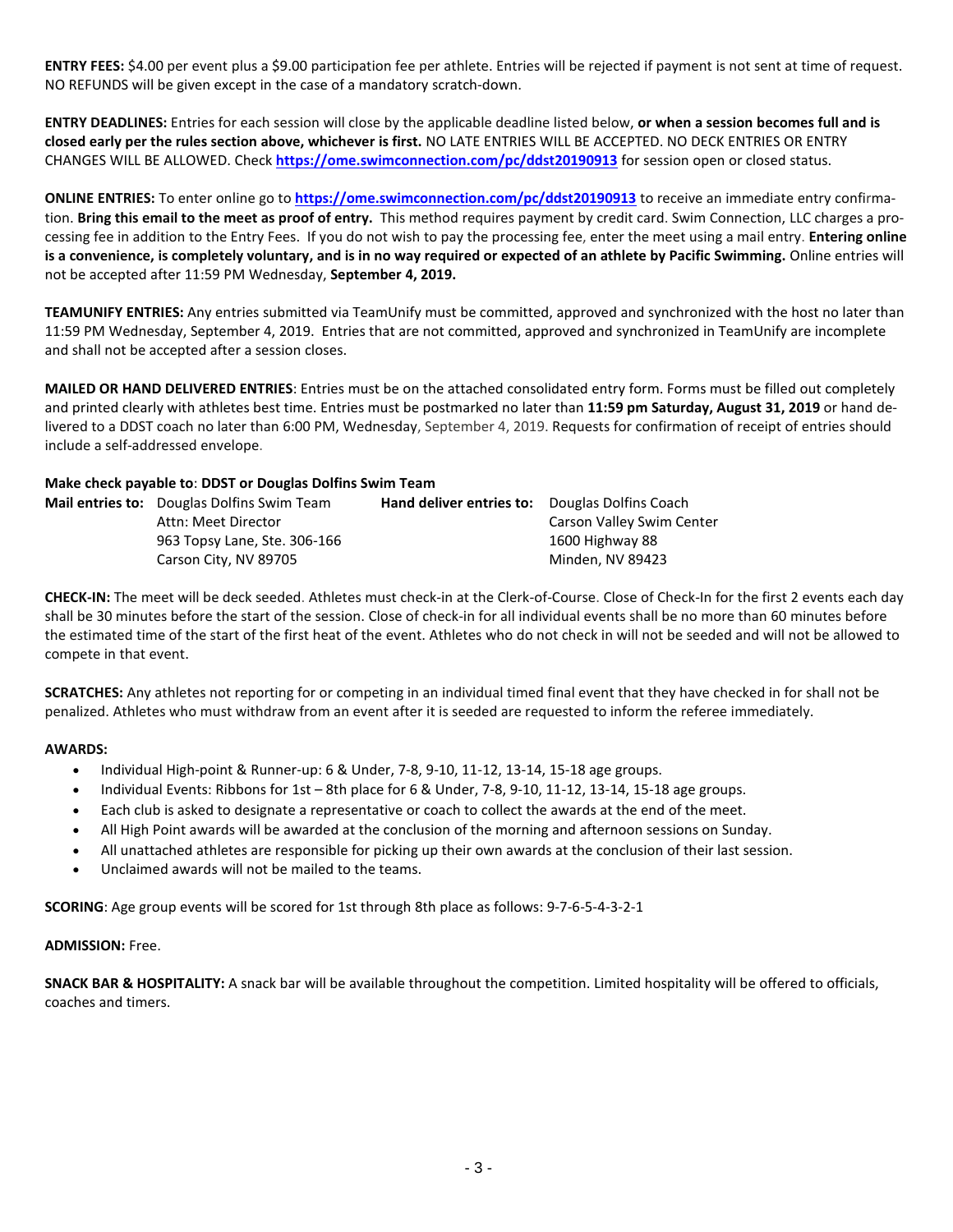**MINIMUM OFFICIALS:** All available USA Swimming member certified officials are welcomed and encouraged to work at this meet. As the number of certified officials allows, interested parents/trainees are also welcome to shadow working officials for education and/or mentoring. Participating clubs are requested to provide at least the following number of certified and carded officials for each ses**sion:**

| Club athletes entered in<br>session | <b>Trained and carded</b><br>officials requested |
|-------------------------------------|--------------------------------------------------|
| $1 - 10$                            |                                                  |
| $11 - 25$                           | 1                                                |
| 26-50                               | 2                                                |
| 51-75                               | 3                                                |
| 76-100                              |                                                  |
| 101 or more                         | 5                                                |

## **EVENT SUMMARY:**

| <b>FRIDAY</b> |          |           |                   |                                                      | <b>SATURDAY</b> |               |               |                       | <b>SUNDAY</b>   |        |                   |
|---------------|----------|-----------|-------------------|------------------------------------------------------|-----------------|---------------|---------------|-----------------------|-----------------|--------|-------------------|
| 8 & UN        | $9 - 10$ | $11 - 12$ | <b>13 &amp; O</b> | <b>8 &amp; UN</b><br>$11 - 12$<br>13 & O<br>$9 - 10$ |                 |               |               | 8 & UN                | $9 - 10$        | 11-12  | <b>13 &amp; O</b> |
|               | 200 IM   | 400 IM    | 400 IM            | <b>100 FR</b>                                        | 100 IM          | 200 IM        | 200 BK        | 100 IM                | 200 FR          | 200 FR | 200 IM            |
|               | 500 FR   | 1000 FR*  | 1650 FR*          | 50 BR                                                | <b>50 BR</b>    | <b>100 FR</b> | <b>100 FR</b> | 25 BR                 | 100 BR          | 50 BR  | 200 BR            |
|               |          |           |                   | 25 BK                                                | 100 BK          | 100 BR        | 200 FL        | 50 FL                 | 100 BK<br>50 FL |        | 100 BK            |
|               |          |           |                   | <b>50 FR</b>                                         | <b>50 FR</b>    | 50 FR         | 100 BR        | 25 FR                 | 100 FR<br>50 FL |        | 200 FR            |
|               |          |           |                   | <b>25 FL</b>                                         | 100 FL          | 100 FL        | <b>50 FR</b>  | 50 BK<br><b>50 BK</b> |                 | 100 IM | 100 FL            |
|               |          |           |                   |                                                      |                 | 500 FR        | 500 FR        |                       |                 | 50 BK  | 1000FR*           |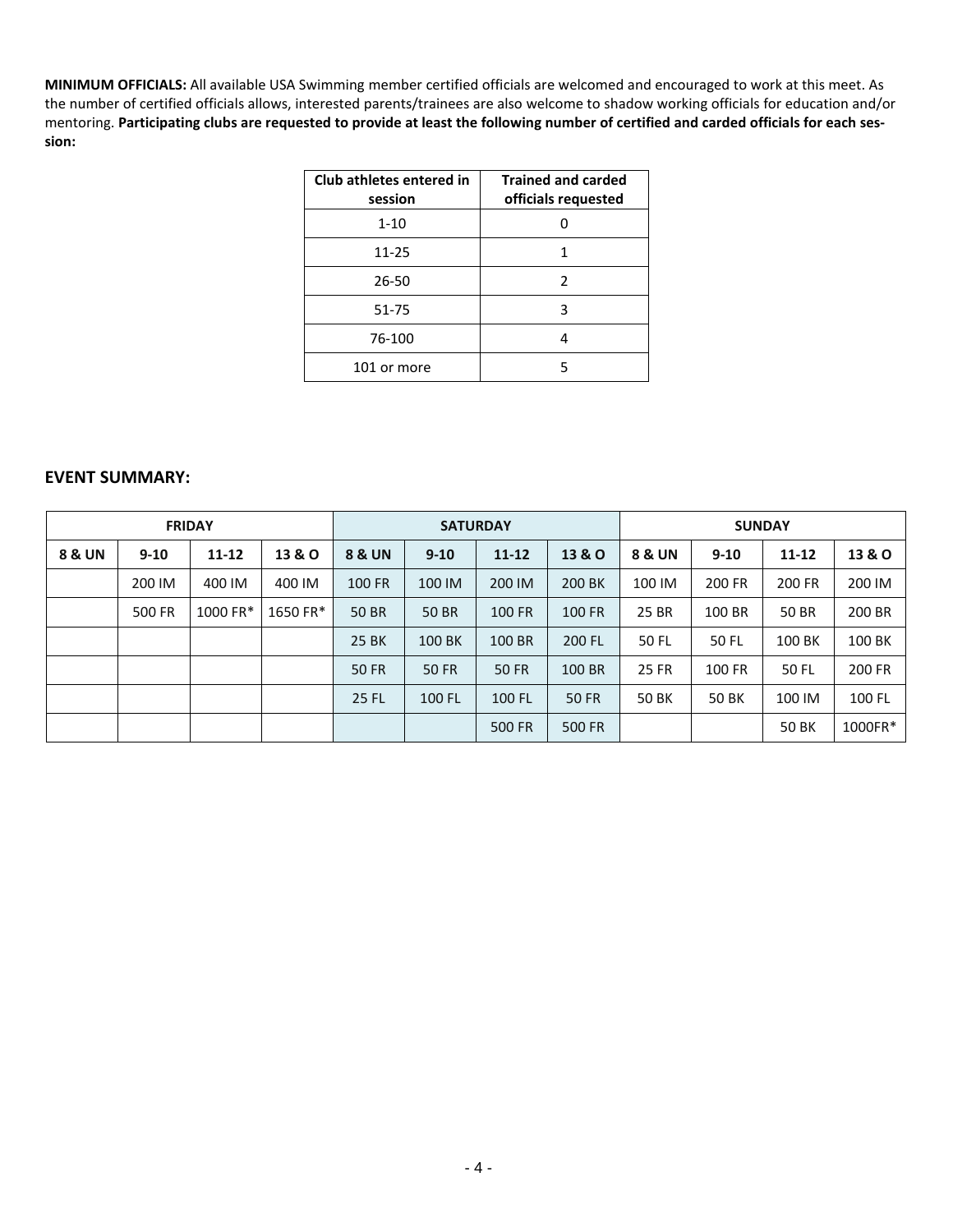# **ORDER OF EVENTS:**

| Girls #      | <b>Friday PM Session</b> | Boys # | Girls #                                         | <b>Saturday AM Session</b> | Boys #  | Girls #                  | <b>Sunday AM Session</b> | Boys # |
|--------------|--------------------------|--------|-------------------------------------------------|----------------------------|---------|--------------------------|--------------------------|--------|
| $\mathbf{1}$ | 9-10 200 IM              | 2      | 11                                              | 13-14 200 BACK             | 12      | 65                       | 13-14 200 IM             | 66     |
| $\mathbf{3}$ | 11 & O 400 IM            | 4      | 13                                              | 15 & O 200 BACK            | 14      | 67                       | 15 & O 200 IM            | 68     |
| 5            | 9-10 500 FREE            | 6      | 15                                              | 13-14 100 FREE             | 16      | 69                       | 13-14 200 BREAST         | 70     |
| $7*$         | 11-12 1000 FREE          | $8*$   | 17                                              | 15 & O 100 FREE            | 18      | 71                       | 15 & O 200 BREAST        | 72     |
| $9*$         | 13 & O 1650 FREE         | $10*$  | 19                                              | 13-14 200 FLY              | 20      | 73                       | 13-14 100 BACK           | 74     |
|              |                          |        | 21                                              | 15 & O 200 FLY             | 22      | 75                       | 15 & O 100 BACK          | 76     |
|              |                          |        | 23                                              | 13-14 100 BREAST           | 24      | 77                       | 13-14 200 FREE           | 78     |
|              |                          |        | 25                                              | 15 & O 100 BREAST          | 26      | 79                       | 15 & O 200 FREE          | 80     |
|              |                          |        | 27                                              | 13-14 50 FREE              | 28      | 81                       | 13-14 100 FLY            | 82     |
|              |                          |        | 29                                              | 15 & O 50 FREE             | 30      | 83                       | 15 & O 100 FLY           | 84     |
|              |                          |        | 31                                              | 13 & O 500 FREE            | 32      | $85*$                    | 13 & O 1000 FREE         | 86*    |
|              |                          |        |                                                 |                            |         |                          |                          |        |
|              |                          |        | Girls #<br><b>Saturday PM Session</b><br>Boys # |                            | Girls # | <b>Sunday PM Session</b> | Boys #                   |        |
|              |                          |        | 33                                              | 11-12 200 IM<br>34         |         | 87                       | 11-12 200 FREE           | 88     |
|              |                          |        | 35                                              | 9-10 100 IM                | 36      | 89                       | 9-10 200 FREE            | 90     |
|              |                          |        | 37                                              | 8 & U 100 FREE             | 38      | 91                       | 8 & U 100 IM             | 92     |
|              |                          |        | 39                                              | 11-12 100 FREE             | 40      | 93                       | 11-12 50 BREAST          | 94     |
|              |                          |        | 41                                              | 9-10 50 BREAST             | 42      | 95                       | 9-10 100 BREAST          | 96     |
|              |                          |        | 43                                              | 8 & U 50 BREAST            | 44      | 97                       | 8 & U 25 BREAST          | 98     |
|              |                          |        | 45                                              | 11-12 100 BREAST           | 46      | 99                       | 11-12 100 BACK           | 100    |
|              |                          |        | 47                                              | 9-10 100 BACK              | 48      | 101                      | 9-10 50 FLY              | 102    |
|              |                          |        | 49                                              | 8 & U 25 BACK              | 50      | 103                      | 8 & U 50 FLY             | 104    |
|              |                          |        | 51                                              | 11-12 50 FREE              | 52      | 105                      | 11-12 50 FLY             | 106    |
|              |                          |        | 53                                              | 9-10 50 FREE               | 54      | 107                      | 9-10 100 FREE            | 108    |
|              |                          |        | 55                                              | 8 & U 50 FREE              | 56      | 109                      | 8 & U 25 FREE            | 110    |
|              |                          |        | 57                                              | 11-12 100 FLY              | 58      | 111                      | 11-12 100 IM             | 112    |
|              |                          |        | 59                                              | 9-10 100 FLY               | 60      | 113                      | 9-10 50 BACK             | 114    |
|              |                          |        | 61                                              | 8 & U 25 FLY               | 62      | 115                      | 8 & U 50 BACK            | 116    |
|              |                          |        | 63                                              | 11-12 500 FREE             | 64      | 117                      | 11-12 50 BACK            | 118    |

\*Per Zone 4 policy, to be eligible to enter the 1000 freestyle and/or 1650 freestyle, an athlete must have previously estab**lished an official time in an event of 400y/400m or longer.**